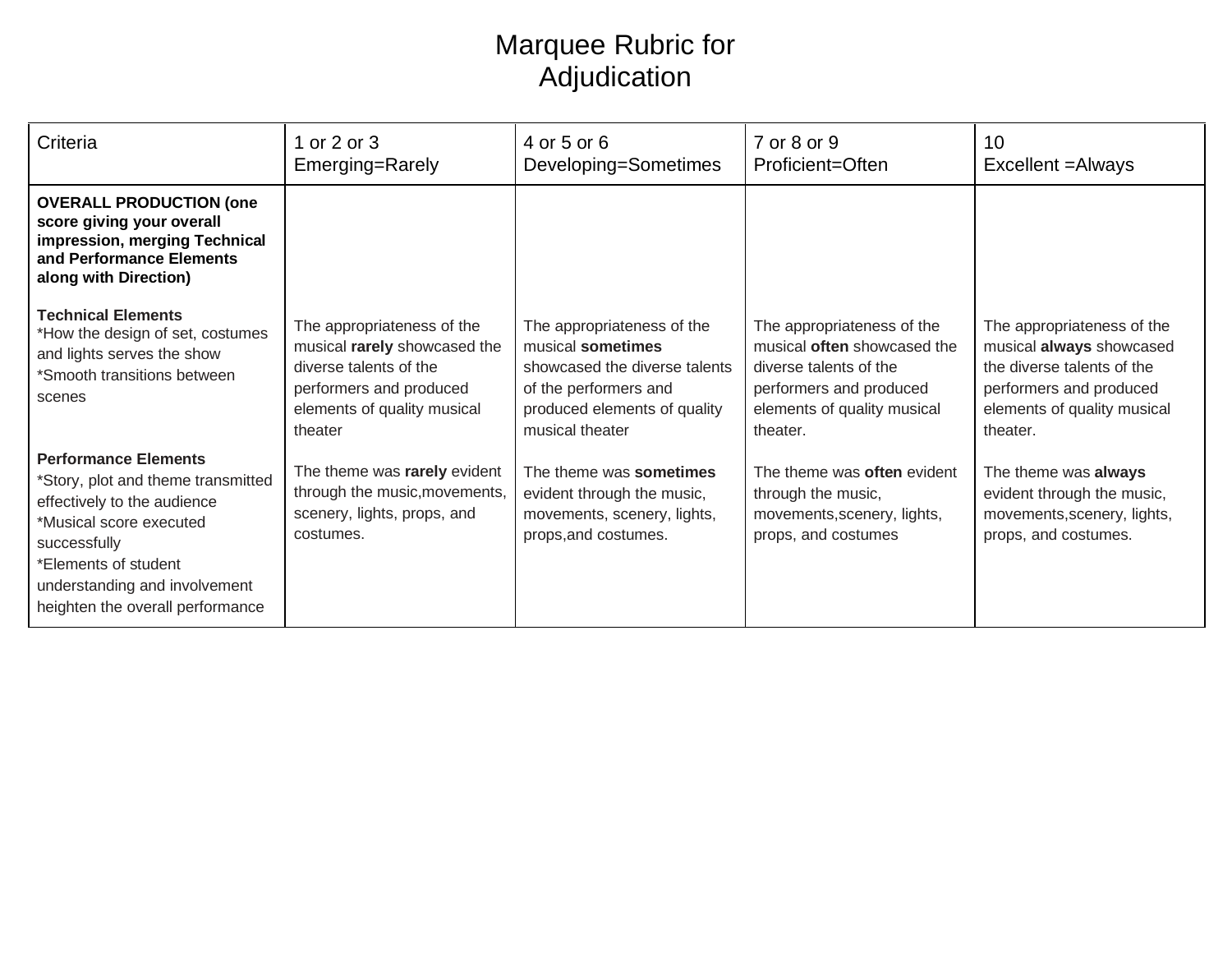| <b>STAGE DIRECTION</b><br>*Believability and clarity of story<br>and plot<br>*Dialogue interpretation<br>*Dynamics between performers     | Director rarely implemented a<br>creative, original vision into the<br>overall performance.                                                                       | Director sometimes<br>implemented a creative,<br>original vision into the overall<br>performance.                                                                       | Director <b>often</b> implemented a<br>creative, original vision into the<br>overall performance.                                                                       | Director always implemented a<br>creative, original vision into the<br>overall performance.                                                                       |
|-------------------------------------------------------------------------------------------------------------------------------------------|-------------------------------------------------------------------------------------------------------------------------------------------------------------------|-------------------------------------------------------------------------------------------------------------------------------------------------------------------------|-------------------------------------------------------------------------------------------------------------------------------------------------------------------------|-------------------------------------------------------------------------------------------------------------------------------------------------------------------|
| *Performance level consistency<br>*Character consistency<br>*Physical pictures<br>*Effective use of space<br>*Effective use of performers | The performance rarely<br>seemed organized, fluid and<br>cohesive throughout.                                                                                     | The performance sometimes<br>seemed organized, fluid and<br>cohesive throughout.                                                                                        | The performance often<br>seemed organized, fluid and<br>cohesive throughout.                                                                                            | The performance always<br>seemed organized, fluid and<br>cohesive throughout.                                                                                     |
| *Appropriate pacing<br>*Smooth transitions                                                                                                | The director rarely created a<br>unified, harmonious production<br>considering: casting, creativity,<br>fluidity, tempo and overall<br>quality of the production. | The director sometimes<br>created a unified, harmonious<br>production considering:<br>casting, creativity, fluidity,<br>tempo and overall quality of<br>the production. | The director <b>often</b> created a<br>unified, harmonious production<br>considering: casting, creativity,<br>fluidity, tempo and overall<br>quality of the production. | The director always created a<br>unified, harmonious production<br>considering: casting, creativity,<br>fluidity, tempo and overall<br>quality of the production. |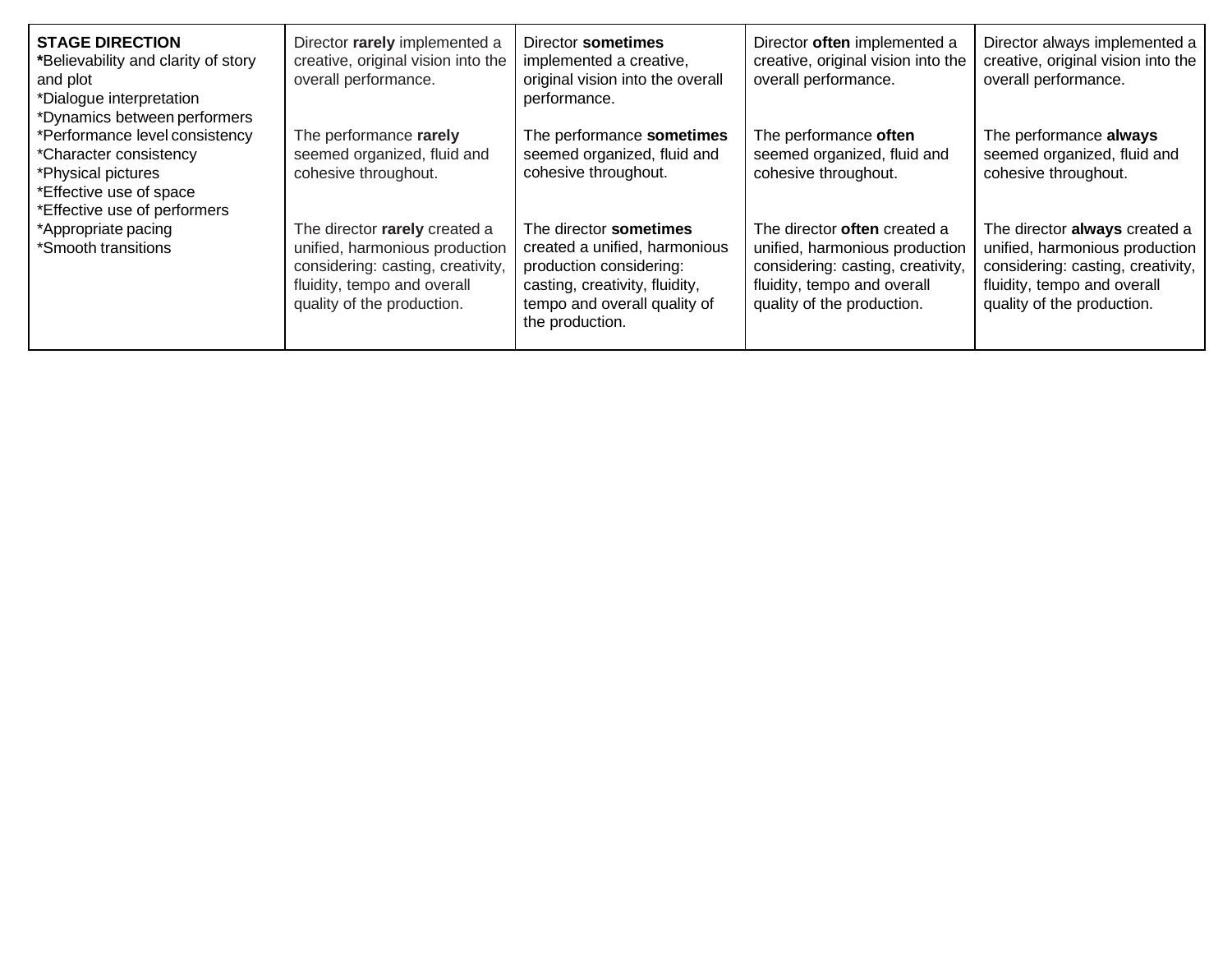| Criteria                                                                                                                                                                                                                                                                                                                                                                                                                                           | 1 or 2 or 3                                                                                                                                                                                                                                                                                                                                                                                                                        | 4 or 5 or 6                                                                                                                                                                                                                                                                                                                                                                                                                                          | 7 or 8 or 9                                                                                                                                                                                                                                                                                                                                                                                                                | 10                                                                                                                                                                                                                                                                                                                                                                                                                                 |
|----------------------------------------------------------------------------------------------------------------------------------------------------------------------------------------------------------------------------------------------------------------------------------------------------------------------------------------------------------------------------------------------------------------------------------------------------|------------------------------------------------------------------------------------------------------------------------------------------------------------------------------------------------------------------------------------------------------------------------------------------------------------------------------------------------------------------------------------------------------------------------------------|------------------------------------------------------------------------------------------------------------------------------------------------------------------------------------------------------------------------------------------------------------------------------------------------------------------------------------------------------------------------------------------------------------------------------------------------------|----------------------------------------------------------------------------------------------------------------------------------------------------------------------------------------------------------------------------------------------------------------------------------------------------------------------------------------------------------------------------------------------------------------------------|------------------------------------------------------------------------------------------------------------------------------------------------------------------------------------------------------------------------------------------------------------------------------------------------------------------------------------------------------------------------------------------------------------------------------------|
|                                                                                                                                                                                                                                                                                                                                                                                                                                                    | Emerging=Rarely                                                                                                                                                                                                                                                                                                                                                                                                                    | Developing=Sometimes                                                                                                                                                                                                                                                                                                                                                                                                                                 | Proficient=often                                                                                                                                                                                                                                                                                                                                                                                                           | Excellent = Always                                                                                                                                                                                                                                                                                                                                                                                                                 |
| <b>CHOREOGRAPHY</b><br>(based upon the entire<br>ensemble as a whole)<br>*Appropriate for the particular<br>characters, scenes, time period,<br>location, and overall show<br>*Inventive and creative<br>*Use of effective patterns, space,<br>and variety of movement<br>*Choreography connects the<br>characters, story, emotions, and<br>overall themes of the show<br>*Visual consistency of<br>choreographic elements<br>*Level of difficulty | Dancing rarely showed<br>originality or creativity;<br>formations and combinations<br>of steps were rarely visually<br>effective and appropriately<br>synchronized. The dancing<br>rarely complemented the<br>music and made good use of<br>music changes, level changes,<br>and floor space. The<br>transitions were rarely flowing<br>and continuous. Dancing<br>rarely enhanced and<br>complemented the content of<br>the show. | Dancing sometimes showed<br>originality or creativity;<br>formations and combinations<br>of steps were sometimes<br>visually effective and<br>appropriately synchronized.<br>The dancing sometimes<br>complemented the music and<br>made good use of music<br>changes, level changes, and<br>floor space. The transitions<br>were sometimes flowing and<br>continuous. Dancing<br>sometimes enhanced and<br>complemented the content of<br>the show. | Dancing often showed<br>originality or creativity;<br>formations and combinations<br>of steps were often visually<br>effective and appropriately<br>synchronized. The dancing<br>often complemented the<br>music and made good use of<br>music changes, level changes,<br>and floor space. The<br>transitions were often flowing<br>and continuous. Dancing often<br>enhanced and complemented<br>the content of the show. | Dancing always showed<br>originality or creativity;<br>formations and combinations<br>of steps were always visually<br>effective and appropriately<br>synchronized. The dancing<br>always complemented the<br>music and made good use of<br>music changes, level changes,<br>and floor space. The<br>transitions were always<br>flowing and continuous.<br>Dancing always enhanced<br>and complemented the<br>content of the show. |
| <b>MUSICAL DIRECTION</b>                                                                                                                                                                                                                                                                                                                                                                                                                           | Pace and rhythm rarely                                                                                                                                                                                                                                                                                                                                                                                                             | Pace and rhythm sometimes                                                                                                                                                                                                                                                                                                                                                                                                                            | Pace and rhythm often                                                                                                                                                                                                                                                                                                                                                                                                      | Pace and rhythm always                                                                                                                                                                                                                                                                                                                                                                                                             |
| <b>Primarily associated with</b>                                                                                                                                                                                                                                                                                                                                                                                                                   | supported the actors'                                                                                                                                                                                                                                                                                                                                                                                                              | supported the actors'                                                                                                                                                                                                                                                                                                                                                                                                                                | supported the actors'                                                                                                                                                                                                                                                                                                                                                                                                      | supported the actors'                                                                                                                                                                                                                                                                                                                                                                                                              |
| performer vocal execution and                                                                                                                                                                                                                                                                                                                                                                                                                      | understanding of the piece                                                                                                                                                                                                                                                                                                                                                                                                         | understanding of the piece                                                                                                                                                                                                                                                                                                                                                                                                                           | understanding of the piece                                                                                                                                                                                                                                                                                                                                                                                                 | understanding of the piece                                                                                                                                                                                                                                                                                                                                                                                                         |
| orchestra/vocal balance.                                                                                                                                                                                                                                                                                                                                                                                                                           | throughout the performance;                                                                                                                                                                                                                                                                                                                                                                                                        | throughout the performance;                                                                                                                                                                                                                                                                                                                                                                                                                          | throughout the performance;                                                                                                                                                                                                                                                                                                                                                                                                | throughout the performance;                                                                                                                                                                                                                                                                                                                                                                                                        |
| *Pitch and tonality                                                                                                                                                                                                                                                                                                                                                                                                                                | the music rarely enhanced the                                                                                                                                                                                                                                                                                                                                                                                                      | the music sometimes                                                                                                                                                                                                                                                                                                                                                                                                                                  | the music often enhanced the                                                                                                                                                                                                                                                                                                                                                                                               | the music always enhanced                                                                                                                                                                                                                                                                                                                                                                                                          |
| *Audibly pleasing and enjoyable                                                                                                                                                                                                                                                                                                                                                                                                                    | mood and atmosphere of the                                                                                                                                                                                                                                                                                                                                                                                                         | enhanced the mood and                                                                                                                                                                                                                                                                                                                                                                                                                                | mood and atmosphere of the                                                                                                                                                                                                                                                                                                                                                                                                 | the mood and atmosphere of                                                                                                                                                                                                                                                                                                                                                                                                         |
| *Volume and range                                                                                                                                                                                                                                                                                                                                                                                                                                  | play.                                                                                                                                                                                                                                                                                                                                                                                                                              | atmosphere of the play.                                                                                                                                                                                                                                                                                                                                                                                                                              | play.                                                                                                                                                                                                                                                                                                                                                                                                                      | the play.                                                                                                                                                                                                                                                                                                                                                                                                                          |
| *Rhythm                                                                                                                                                                                                                                                                                                                                                                                                                                            | Actors rarely sang with                                                                                                                                                                                                                                                                                                                                                                                                            | Actors sometimes sang with                                                                                                                                                                                                                                                                                                                                                                                                                           | Actors often sang with                                                                                                                                                                                                                                                                                                                                                                                                     | Actors always sang with                                                                                                                                                                                                                                                                                                                                                                                                            |
| *Diction and clarity of text                                                                                                                                                                                                                                                                                                                                                                                                                       | emotional understanding,                                                                                                                                                                                                                                                                                                                                                                                                           | emotional understanding,                                                                                                                                                                                                                                                                                                                                                                                                                             | emotional understanding,                                                                                                                                                                                                                                                                                                                                                                                                   | emotional understanding,                                                                                                                                                                                                                                                                                                                                                                                                           |
| *Phrasing and interpretation                                                                                                                                                                                                                                                                                                                                                                                                                       | adequate volume, proper                                                                                                                                                                                                                                                                                                                                                                                                            | adequate volume, proper                                                                                                                                                                                                                                                                                                                                                                                                                              | adequate volume, proper                                                                                                                                                                                                                                                                                                                                                                                                    | adequate volume, proper                                                                                                                                                                                                                                                                                                                                                                                                            |
| *Expression and artistry                                                                                                                                                                                                                                                                                                                                                                                                                           | diction, correct pitch and tone,                                                                                                                                                                                                                                                                                                                                                                                                   | diction, correct pitch and tone,                                                                                                                                                                                                                                                                                                                                                                                                                     | diction, correct pitch and tone,                                                                                                                                                                                                                                                                                                                                                                                           | diction, correct pitch and tone,                                                                                                                                                                                                                                                                                                                                                                                                   |
| *Animation and energy of                                                                                                                                                                                                                                                                                                                                                                                                                           | supported breathing and                                                                                                                                                                                                                                                                                                                                                                                                            | supported breathing and                                                                                                                                                                                                                                                                                                                                                                                                                              | supported breathing and                                                                                                                                                                                                                                                                                                                                                                                                    | supported breathing and                                                                                                                                                                                                                                                                                                                                                                                                            |
| performers                                                                                                                                                                                                                                                                                                                                                                                                                                         | dramatic expression. The                                                                                                                                                                                                                                                                                                                                                                                                           | dramatic expression. The                                                                                                                                                                                                                                                                                                                                                                                                                             | dramatic expression. The                                                                                                                                                                                                                                                                                                                                                                                                   | dramatic expression. The                                                                                                                                                                                                                                                                                                                                                                                                           |
| *Vocal balance (i.e. chorus to                                                                                                                                                                                                                                                                                                                                                                                                                     | actors rarely "sold" each song                                                                                                                                                                                                                                                                                                                                                                                                     | actors sometimes "sold" each                                                                                                                                                                                                                                                                                                                                                                                                                         | actors often "sold" each song                                                                                                                                                                                                                                                                                                                                                                                              | actors always "sold" each song                                                                                                                                                                                                                                                                                                                                                                                                     |
| principals)                                                                                                                                                                                                                                                                                                                                                                                                                                        | through believable                                                                                                                                                                                                                                                                                                                                                                                                                 | song through believable                                                                                                                                                                                                                                                                                                                                                                                                                              | through believable                                                                                                                                                                                                                                                                                                                                                                                                         | through believable                                                                                                                                                                                                                                                                                                                                                                                                                 |
| *Overall balance (i.e. orchestra to                                                                                                                                                                                                                                                                                                                                                                                                                | characterizations with good                                                                                                                                                                                                                                                                                                                                                                                                        | characterizations with good                                                                                                                                                                                                                                                                                                                                                                                                                          | characterizations with good                                                                                                                                                                                                                                                                                                                                                                                                | characterizations with good                                                                                                                                                                                                                                                                                                                                                                                                        |
| stage performers)                                                                                                                                                                                                                                                                                                                                                                                                                                  | breath control, alone and/or in                                                                                                                                                                                                                                                                                                                                                                                                    | breath control, alone and/ or in                                                                                                                                                                                                                                                                                                                                                                                                                     | breath control, alone and/or in                                                                                                                                                                                                                                                                                                                                                                                            | breath control, alone and/or in                                                                                                                                                                                                                                                                                                                                                                                                    |
| *Consistency of musical elements                                                                                                                                                                                                                                                                                                                                                                                                                   | small and large ensembles.                                                                                                                                                                                                                                                                                                                                                                                                         | small and large ensembles.                                                                                                                                                                                                                                                                                                                                                                                                                           | small and large ensembles.                                                                                                                                                                                                                                                                                                                                                                                                 | small and large ensembles.                                                                                                                                                                                                                                                                                                                                                                                                         |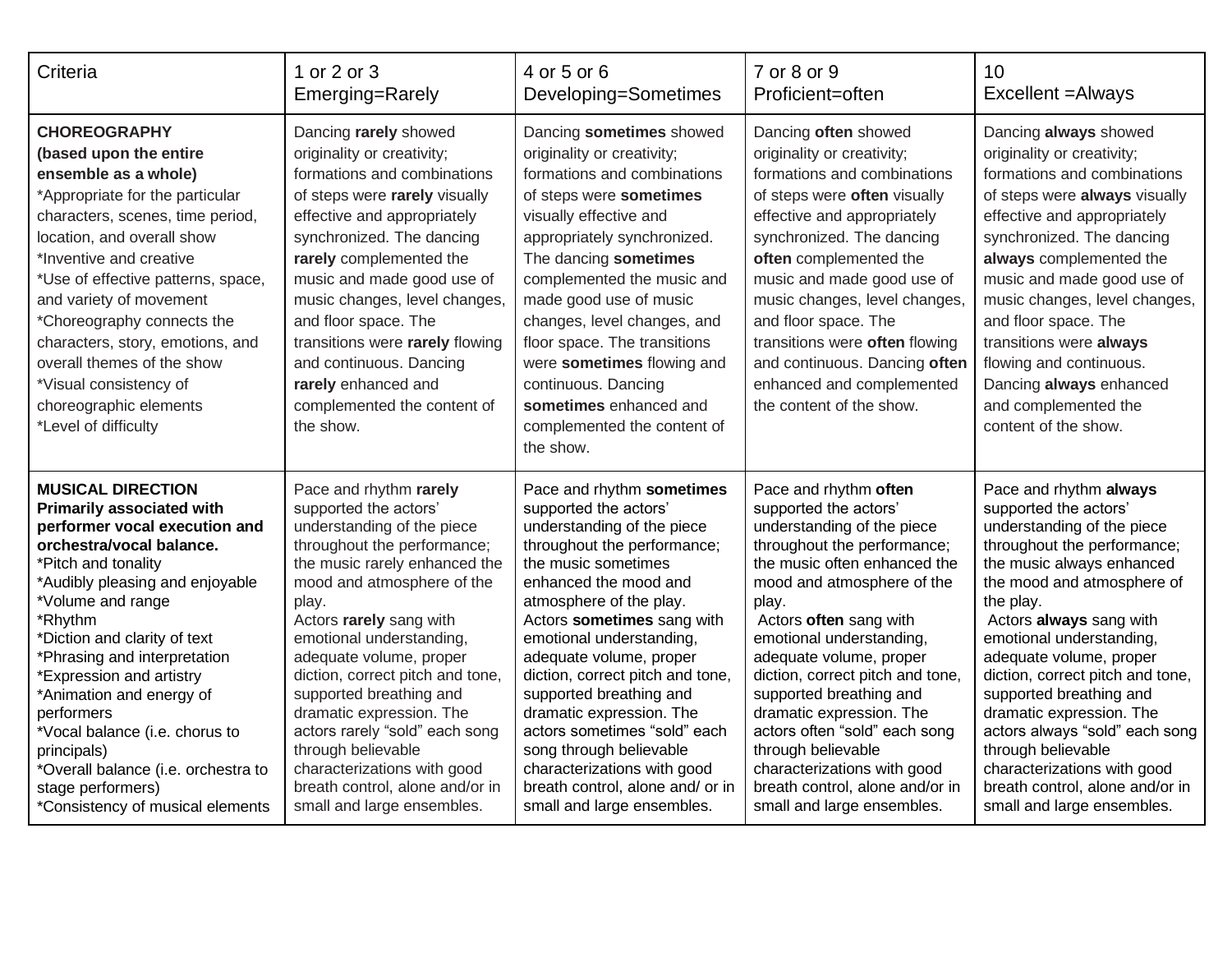| Criteria                                                                                                                                                                                                                           | 1 or 2 or 3                                                                                                                                                                                                                                                                                                                             | 4 or 5 or 6                                                                                                                                                                                                                                                                                                                                    | 7 or 8 or 9                                                                                                                                                                                                                                                                                                                           | 10                                                                                                                                                                                                                                                                                                                                      |
|------------------------------------------------------------------------------------------------------------------------------------------------------------------------------------------------------------------------------------|-----------------------------------------------------------------------------------------------------------------------------------------------------------------------------------------------------------------------------------------------------------------------------------------------------------------------------------------|------------------------------------------------------------------------------------------------------------------------------------------------------------------------------------------------------------------------------------------------------------------------------------------------------------------------------------------------|---------------------------------------------------------------------------------------------------------------------------------------------------------------------------------------------------------------------------------------------------------------------------------------------------------------------------------------|-----------------------------------------------------------------------------------------------------------------------------------------------------------------------------------------------------------------------------------------------------------------------------------------------------------------------------------------|
|                                                                                                                                                                                                                                    | Emerging=Rarely                                                                                                                                                                                                                                                                                                                         | Developing=Sometimes                                                                                                                                                                                                                                                                                                                           | Proficient=often                                                                                                                                                                                                                                                                                                                      | Excellent = Always                                                                                                                                                                                                                                                                                                                      |
| <b>ORCHESTRA</b>                                                                                                                                                                                                                   | The instrumental ensemble                                                                                                                                                                                                                                                                                                               | The instrumental ensemble                                                                                                                                                                                                                                                                                                                      | The instrumental ensemble                                                                                                                                                                                                                                                                                                             | The instrumental ensemble                                                                                                                                                                                                                                                                                                               |
| *Balance with stage performers                                                                                                                                                                                                     | rarely demonstrated each                                                                                                                                                                                                                                                                                                                | sometimes demonstrated                                                                                                                                                                                                                                                                                                                         | often demonstrated each                                                                                                                                                                                                                                                                                                               | always demonstrated each                                                                                                                                                                                                                                                                                                                |
| *Balance between orchestral parts                                                                                                                                                                                                  | student's skills in music                                                                                                                                                                                                                                                                                                               | each student's skills in music                                                                                                                                                                                                                                                                                                                 | student's skills in music                                                                                                                                                                                                                                                                                                             | student's skills in music                                                                                                                                                                                                                                                                                                               |
| *Pitch and tonality                                                                                                                                                                                                                | performance, leadership or                                                                                                                                                                                                                                                                                                              | performance, leadership or                                                                                                                                                                                                                                                                                                                     | performance, leadership or                                                                                                                                                                                                                                                                                                            | performance, leadership or                                                                                                                                                                                                                                                                                                              |
| *Appropriate tempo                                                                                                                                                                                                                 | musicianship.                                                                                                                                                                                                                                                                                                                           | musicianship.                                                                                                                                                                                                                                                                                                                                  | musicianship.                                                                                                                                                                                                                                                                                                                         | musicianship.                                                                                                                                                                                                                                                                                                                           |
| *Rhythm                                                                                                                                                                                                                            | The synchronicity between the                                                                                                                                                                                                                                                                                                           | The synchronicity between the                                                                                                                                                                                                                                                                                                                  | The synchronicity between the                                                                                                                                                                                                                                                                                                         | The synchronicity between the                                                                                                                                                                                                                                                                                                           |
| *Smoothness of transitions                                                                                                                                                                                                         | music, acting and dance                                                                                                                                                                                                                                                                                                                 | music, acting and dance                                                                                                                                                                                                                                                                                                                        | music, acting and dance                                                                                                                                                                                                                                                                                                               | music, acting and dance                                                                                                                                                                                                                                                                                                                 |
| *Elements of professionalism (i.e.                                                                                                                                                                                                 | elements were rarely                                                                                                                                                                                                                                                                                                                    | elements were sometimes                                                                                                                                                                                                                                                                                                                        | elements were often                                                                                                                                                                                                                                                                                                                   | elements were always                                                                                                                                                                                                                                                                                                                    |
| dress, behavior, etiquette, etc.)                                                                                                                                                                                                  | developed.                                                                                                                                                                                                                                                                                                                              | developed                                                                                                                                                                                                                                                                                                                                      | developed.                                                                                                                                                                                                                                                                                                                            | developed.                                                                                                                                                                                                                                                                                                                              |
| <b>SCENIC DESIGN and</b><br><b>EXECUTION</b><br>*Establishes and maintains mood<br>*Establishes and maintains time<br>period<br>*Established and maintains<br>location<br>*Ease of movement<br>*Size appropriate<br>*Well executed | The stage arrangement rarely<br>represented the idea(s) of the<br>play and demonstrated a<br>meaningful, unified production<br>concept.<br>Theatrical settings and design<br>elements were rarely<br>appropriate to represent time<br>and place, establish character,<br>enhance theme and mood,<br>and create dramatic<br>environments | The stage arrangement<br>sometimes represented the<br>idea(s) of the play and<br>demonstrated a meaningful,<br>unified production concept.<br>Theatrical settings and design<br>elements were sometimes<br>appropriate to represent time<br>and place, establish character,<br>enhance theme and mood.<br>and create dramatic<br>environments. | The stage arrangement often<br>represented the idea(s) of the<br>play and demonstrated a<br>meaningful, unified production<br>concept.<br>Theatrical settings and design<br>elements were often<br>appropriate to represent time<br>and place, establish character,<br>enhance theme and mood,<br>and create dramatic<br>environments | The stage arrangement<br>always represented the<br>idea(s) of the play and<br>demonstrated a meaningful,<br>unified production concept.<br>Theatrical settings and design<br>elements were always<br>appropriate to represent time<br>and place, establish character,<br>enhance theme and mood.<br>and create dramatic<br>environments |
| <b>LIGHTING DESIGN and</b><br><b>EXECUTION</b><br>*Establishes and maintains mood<br>'Establishes and maintains time<br>period                                                                                                     | The lighting rarely<br>represented the idea(s) of the<br>play and demonstrated a<br>meaningful, unified production<br>concept.                                                                                                                                                                                                          | The lighting sometimes<br>represented the idea(s) of the<br>play and demonstrated a<br>meaningful, unified production<br>concept.                                                                                                                                                                                                              | The lighting often represented<br>the idea(s) of the play and<br>demonstrated a meaningful,<br>unified production concept.                                                                                                                                                                                                            | The lighting always<br>represented the idea(s) of the<br>play and demonstrated a<br>meaningful, unified production<br>concept.                                                                                                                                                                                                          |
| *Establishes and maintains<br>location<br>*Helps to focus the attention of the<br>audience<br>*Well executed                                                                                                                       | Lighting was rarely<br>appropriate and applied the<br>functions of lighting to<br>represent time and place,<br>establish character, enhance<br>theme and mood and create<br>dramatic environments                                                                                                                                       | Lighting was sometimes<br>appropriate and applied the<br>functions of lighting to<br>represent time and place,<br>establish character, enhance<br>theme and mood and create<br>dramatic environments.                                                                                                                                          | Lighting was often appropriate<br>and applied the functions of<br>lighting to represent time and<br>place, establish character,<br>enhance theme and mood and<br>create dramatic environments.                                                                                                                                        | Lighting was always<br>appropriate and applied the<br>functions of lighting to<br>represent time and place,<br>establish character, enhance<br>theme and mood and create<br>dramatic environments.                                                                                                                                      |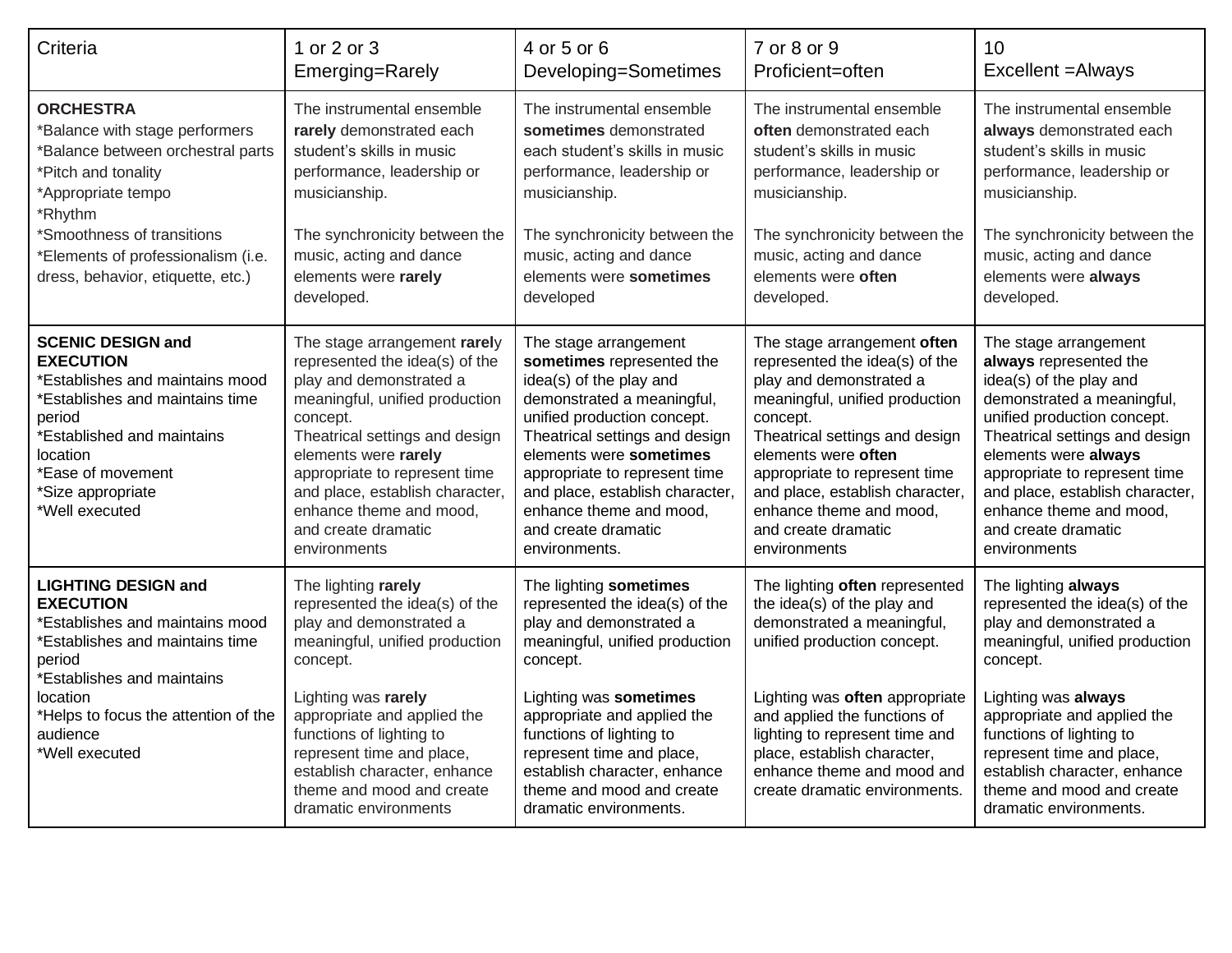| Criteria                                                                                                                                                                                                                                                                                                                                                                            | 1 or 2 or 3<br>Emerging=Rarely                                                                                                                                                                                                                                                                                                                                                                                                             | 4 or 5 or 6<br>Developing=Sometimes                                                                                                                                                                                                                                                                                                                                                                                                                          | 7 or 8 or 9<br>Proficient=often                                                                                                                                                                                                                                                                                                                                                                                                        | 10<br>Excellent = Always                                                                                                                                                                                                                                                                                                                                                                                                                        |
|-------------------------------------------------------------------------------------------------------------------------------------------------------------------------------------------------------------------------------------------------------------------------------------------------------------------------------------------------------------------------------------|--------------------------------------------------------------------------------------------------------------------------------------------------------------------------------------------------------------------------------------------------------------------------------------------------------------------------------------------------------------------------------------------------------------------------------------------|--------------------------------------------------------------------------------------------------------------------------------------------------------------------------------------------------------------------------------------------------------------------------------------------------------------------------------------------------------------------------------------------------------------------------------------------------------------|----------------------------------------------------------------------------------------------------------------------------------------------------------------------------------------------------------------------------------------------------------------------------------------------------------------------------------------------------------------------------------------------------------------------------------------|-------------------------------------------------------------------------------------------------------------------------------------------------------------------------------------------------------------------------------------------------------------------------------------------------------------------------------------------------------------------------------------------------------------------------------------------------|
| <b>SOUND DESIGN and</b><br><b>EXECUTION</b><br><b>Establishes and maintains mood</b><br><b>Establishes and maintains time</b><br>period<br><b>Establishes and maintains</b><br>location<br>*Sound is well balanced for all<br>regions of the theater, and<br>between singers, actors and<br>Orchestra<br>*Well executed                                                             | The sound rarely represented<br>the idea(s) of the play and<br>demonstrated a meaningful,<br>unified production concept.<br>Sound was rarely appropriate<br>and applied the functions of<br>sound to represent time and<br>place, establish character,<br>enhance theme and mood and<br>create dramatic environments<br>Sound was rarely well<br>balanced for all regions of the<br>theater, and between singers,<br>actors and orchestra. | The sound was sometimes<br>represented the idea(s) of the<br>play and demonstrated a<br>meaningful, unified production<br>concept.<br>Sound was sometimes<br>appropriate and applied the<br>functions of sound to represent<br>time and place, establish<br>character, enhance theme and<br>mood and create dramatic<br>environments<br>Sound was sometimes well<br>balanced for all regions of the<br>theater, and between singers,<br>actors and orchestra | The sound often represented<br>the idea(s) of the play and<br>demonstrated a meaningful,<br>unified production concept.<br>Sound was often appropriate<br>and applied the functions of<br>sound to represent time and<br>place, establish character,<br>enhance theme and mood and<br>create dramatic environments<br>Sound was often well<br>balanced for all regions of the<br>theater, and between singers,<br>actors and orchestra | The sound always<br>represented the idea(s) of the<br>play and demonstrated a<br>meaningful, unified production<br>concept.<br>Sound was always<br>appropriate and applied the<br>functions of sound to<br>represent time and place,<br>establish character, enhance<br>theme and mood and create<br>dramatic environments<br>Sound was always well<br>balanced for all regions of the<br>theater, and between singers,<br>actors and orchestra |
| <b>COSTUME DESIGN and</b><br><b>EXECUTION</b><br>'Establishes and maintains mood<br>'Establishes and maintains time<br>period<br>'Establishes and maintains location<br>*Gives performers full range of<br>motion<br>*Well-executed (fit, neatness,<br>attention to detail, etc)<br><b>Establishes and maintains</b><br>character (income, age,<br>temperament, state of mind, etc) | The costuming rarely<br>represented the idea(s) of the<br>play and demonstrated a<br>meaningful, unified production<br>concept. Costumes were<br>rarely appropriate to represent<br>time and place, establish<br>character, enhance theme and<br>mood, and create dramatic<br>environments.                                                                                                                                                | The costuming sometimes<br>represented the idea(s) of the<br>play and demonstrated a<br>meaningful, unified production<br>concept. Costumes were<br>sometimes appropriate to<br>represent time and place,<br>establish character, enhance<br>theme and mood and create<br>dramatic environments.                                                                                                                                                             | The costuming often<br>represented the idea(s) of the<br>play and demonstrated a<br>meaningful, unified production<br>concept. Costumes were often<br>appropriate to represent time<br>and place, establish character,<br>enhance theme and mood and<br>create dramatic environments.                                                                                                                                                  | The costuming always<br>represented the idea(s) of the<br>play and demonstrated a<br>meaningful, unified production<br>concept. Costumes were<br>always appropriate to<br>represent time and place,<br>establish character, enhance<br>theme and mood and create<br>dramatic environments.                                                                                                                                                      |
| <b>MAKE UP/HAIR DESIGN and</b><br><b>EXECUTION</b><br>*Establishes and maintains mood<br>Establishes and maintains time<br>period<br>*Gives performers full range of<br>motion<br>*Well-executed (attention to<br>detail)<br>*Establishes and maintains<br>character (income, age,<br>temperament, state of mind, etc)                                                              | The make-up/hair rarely<br>represented the idea(s) of the<br>play and demonstrated a<br>meaningful, unified production<br>concept. make-up/hair were<br>rarely appropriate to represent<br>time and place, and establish<br>character. The make-up/hair<br>were rarely well executed.                                                                                                                                                      | The make-up/hair sometimes<br>represented the idea(s) of the<br>play and demonstrated a<br>meaningful, unified production<br>concept. make-up/hair were<br>sometimes appropriate to<br>represent time and place, and<br>establish character. The<br>make-up/hair were<br>sometimes well executed.                                                                                                                                                            | The make-up/hair often<br>represented the idea(s) of the<br>play and demonstrated a<br>meaningful, unified production<br>concept. make-up/hair were<br>often appropriate to represent<br>time and place, and establish<br>character. The make-up/hair<br>were often well executed.                                                                                                                                                     | The make-up/hair always<br>represented the idea(s) of the<br>play and demonstrated a<br>meaningful, unified production<br>concept. make-up/hair were<br>always appropriate to<br>represent time and place, and<br>establish character. The<br>make-up/hair were always<br>well executed.                                                                                                                                                        |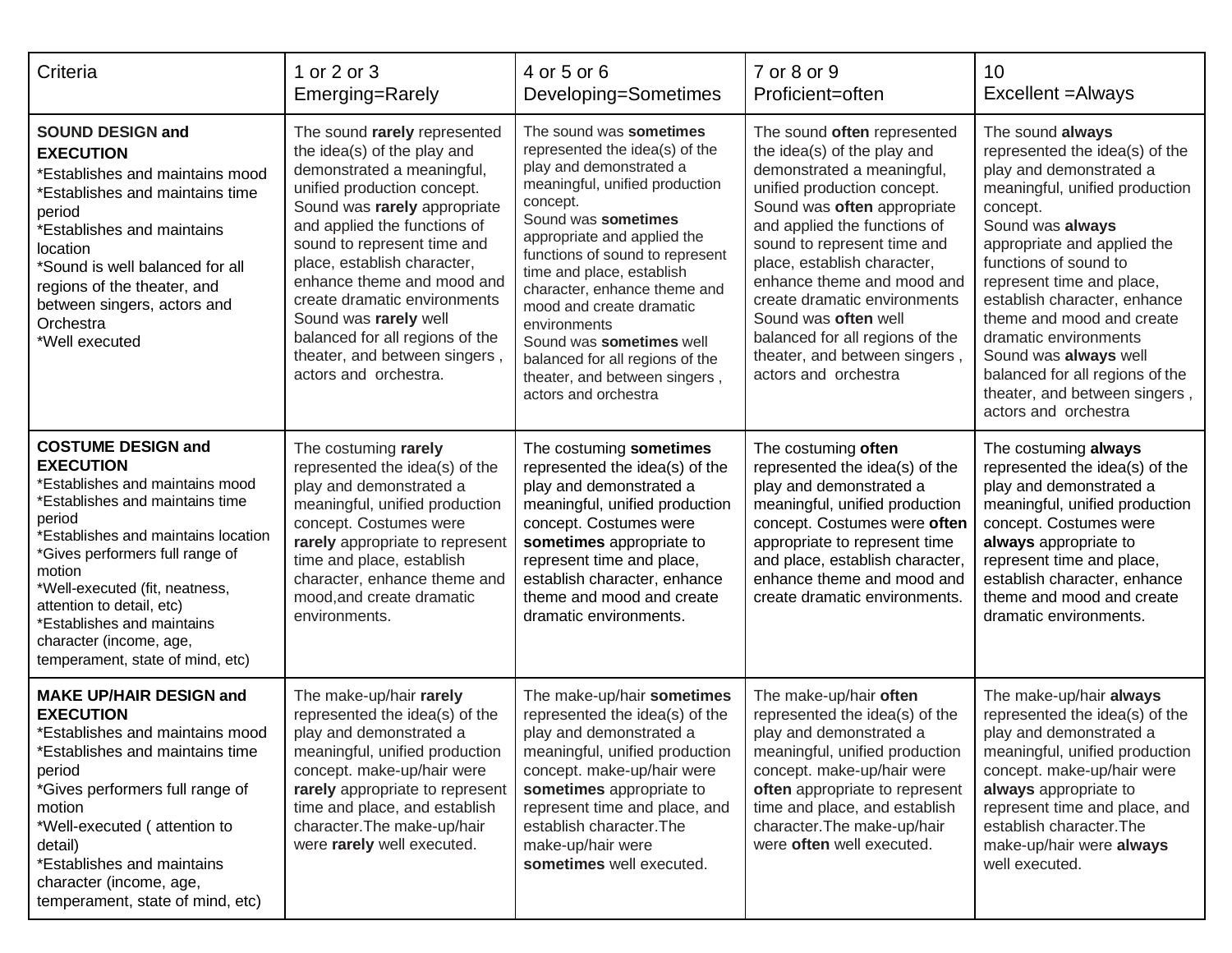| Criteria                                                                                                                                                                                                                                                                                                                                                                                                                                                                                                                         | 1 or 2 or 3<br>Emerging=Rarely                                                                                                                                                                                                                                                                                                                                                     | 4 or 5 or 6<br>Developing=Sometimes                                                                                                                                                                                                                                                                                                                                                                     | 7 or 8 or 9<br>Proficient=often                                                                                                                                                                                                                                                                                                                                                       | 10<br>Excellent = Always                                                                                                                                                                                                                                                                                                                                                               |
|----------------------------------------------------------------------------------------------------------------------------------------------------------------------------------------------------------------------------------------------------------------------------------------------------------------------------------------------------------------------------------------------------------------------------------------------------------------------------------------------------------------------------------|------------------------------------------------------------------------------------------------------------------------------------------------------------------------------------------------------------------------------------------------------------------------------------------------------------------------------------------------------------------------------------|---------------------------------------------------------------------------------------------------------------------------------------------------------------------------------------------------------------------------------------------------------------------------------------------------------------------------------------------------------------------------------------------------------|---------------------------------------------------------------------------------------------------------------------------------------------------------------------------------------------------------------------------------------------------------------------------------------------------------------------------------------------------------------------------------------|----------------------------------------------------------------------------------------------------------------------------------------------------------------------------------------------------------------------------------------------------------------------------------------------------------------------------------------------------------------------------------------|
| <b>PROPS DESIGN and</b><br><b>EXECUTION</b><br>*Establishes and maintains mood<br>*Establishes and maintains time<br>period<br>*Established and maintains<br>location<br>*Ease of movement<br>*Size appropriate<br>*Well executed                                                                                                                                                                                                                                                                                                | The props whether purchased,<br>found or made rarely<br>represented the idea(s) of the<br>play and demonstrated a<br>meaningful, unified production<br>concept.<br>The design of the props rarely<br>represent time and place, and<br>reflected the personality of<br>those using the props                                                                                        | The props whether purchased,<br>found or made sometimes<br>represented the idea(s) of the<br>play and demonstrated a<br>meaningful, unified production<br>concept.<br>The design of the props<br>sometimes represent time<br>and place, and reflected the<br>personality of those using the<br>props                                                                                                    | The props whether purchased,<br>found or made often<br>represented the idea(s) of the<br>play and demonstrated a<br>meaningful, unified production<br>concept.<br>The design of the props often<br>represent time and place, and<br>reflected the personality of<br>those using the props                                                                                             | The props whether purchased,<br>found or made always<br>represented the idea(s) of the<br>play and demonstrated a<br>meaningful, unified production<br>concept.<br>The design of the props<br>always represent time and<br>place, and reflected the<br>personality of those using the<br>props                                                                                         |
| <b>TECHNICAL CREW</b><br>*Helped to maintain the design<br>elements<br>*Maintained the world of the play<br>*Executed cues with accuracy<br>*Completed tasks with no<br>performance interruptions<br><i>*Transitioned smoothly between</i><br>cues                                                                                                                                                                                                                                                                               | Stage crew rarely performed<br>cues and technical<br>responsibilities seamlessly<br>according to established<br>theatrical practice and<br>standards of safety.                                                                                                                                                                                                                    | Stage crew sometimes<br>performed cues and technical<br>responsibilities seamlessly<br>according to established<br>theatrical practice and<br>standards of safety.                                                                                                                                                                                                                                      | Stage crew often performed<br>cues and technical<br>responsibilities seamlessly<br>according to established<br>theatrical practice and<br>standards of safety.                                                                                                                                                                                                                        | Stage crew always performed<br>cues and technical<br>responsibilities seamlessly<br>according to established<br>theatrical practice and<br>standards of safety                                                                                                                                                                                                                         |
| <b>ACTING ENSEMBLE</b><br>*Ensemble members listen to each<br>other and react appropriately<br>according to the world of the play.<br>*All members of the ensemble are<br>actively engaged at each moment<br>they are on stage<br>*The ensemble adds to the story<br>of the play, supporting the leading<br>characters, creating strong visual<br>pictures, setting the tone and time<br>period, and creating the<br>environment.<br>*Each member has a defined<br>character with a sense of purpose,<br>which drives the story. | The actors rarely listened to<br>each other and reacted<br>accordingly. Rarely<br>demonstrated effective group<br>dynamics and awareness.<br>Rarely created or defined<br>characters within the<br>ensemble. The ensemble<br>rarely supported the story and<br>world of the play. There was<br>rarely a smoothness of action<br>among the actors, musicians<br>and production team | The actors sometimes<br>listened to each other and<br>reacted accordingly.<br>Sometimes demonstrated<br>effective group dynamics and<br>awareness. Sometimes<br>created or defined characters<br>within the ensemble. The<br>ensemble sometimes<br>supported the story and world<br>of the play. There was<br>sometimes a smoothness of<br>action among the actors,<br>musicians and production<br>team | The actors often listened to<br>each other and reacted<br>accordingly. Often<br>demonstrated effective group<br>dynamics and awareness.<br><b>Often</b> created or defined<br>characters within the<br>ensemble. The ensemble<br>often supported the story and<br>world of the play. There was<br>often a smoothness of action<br>among the actors, musicians<br>and production team. | The actors always listened to<br>each other and reacted<br>accordingly. Always<br>demonstrated effective group<br>dynamics and awareness.<br>Always created or defined<br>characters within the<br>ensemble. The ensemble<br>always supported the story<br>and world of the play. There<br>was always a smoothness of<br>action among the actors,<br>musicians and production<br>team. |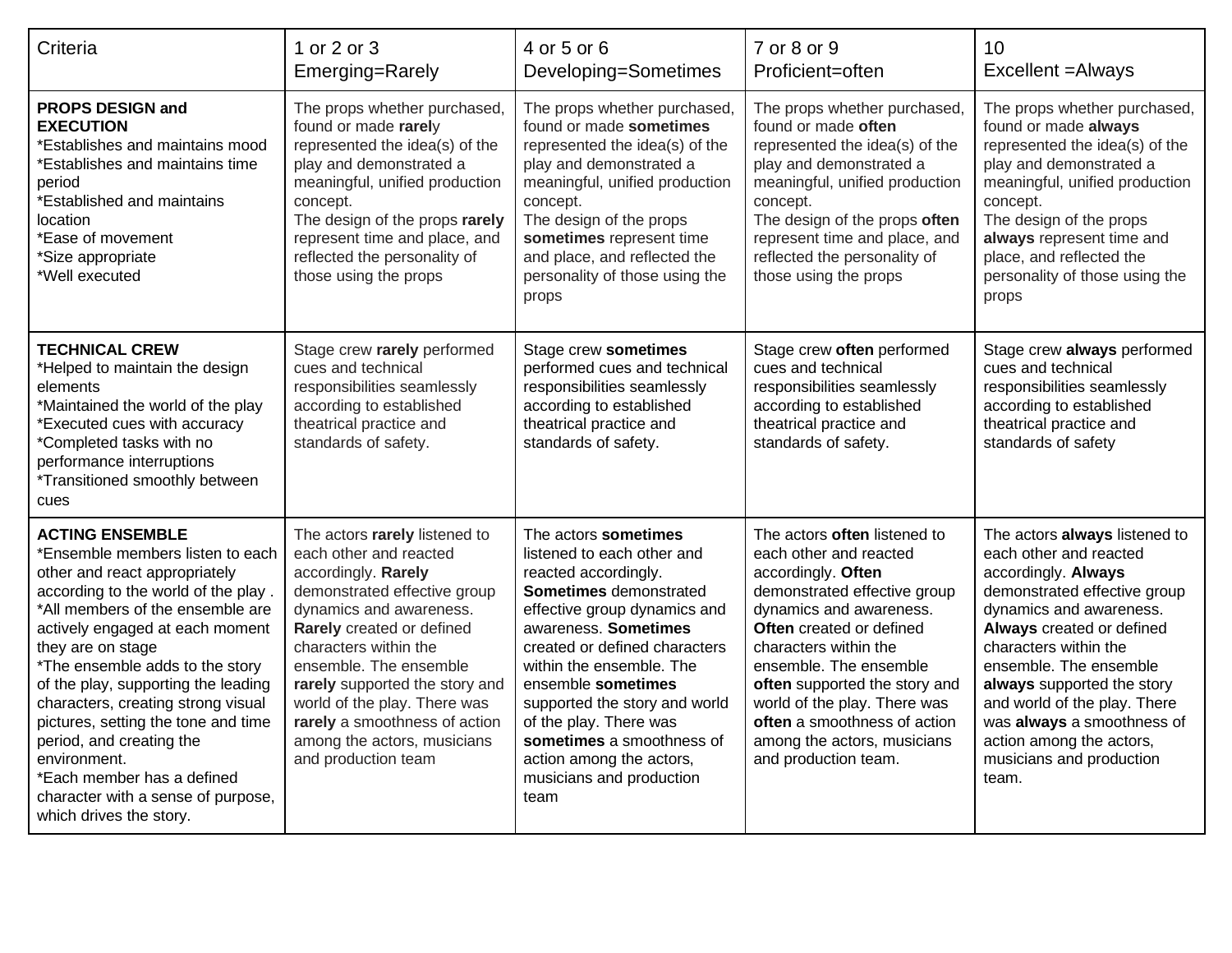| Criteria                                                                                                                                                                                                                                                                                                                           | 1 or 2 or 3<br>Emerging=Rarely                                                                                                                                                                                                                                                                                                                                                              | 4 or 5 or 6<br>Developing=Sometimes                                                                                                                                                                                                                                                                                                                                                                                      | 7 or 8 or 9<br>Proficient=often                                                                                                                                                                                                                                                                                                                                                         | 10<br>Excellent = Always                                                                                                                                                                                                                                                                                                                                                                    |
|------------------------------------------------------------------------------------------------------------------------------------------------------------------------------------------------------------------------------------------------------------------------------------------------------------------------------------|---------------------------------------------------------------------------------------------------------------------------------------------------------------------------------------------------------------------------------------------------------------------------------------------------------------------------------------------------------------------------------------------|--------------------------------------------------------------------------------------------------------------------------------------------------------------------------------------------------------------------------------------------------------------------------------------------------------------------------------------------------------------------------------------------------------------------------|-----------------------------------------------------------------------------------------------------------------------------------------------------------------------------------------------------------------------------------------------------------------------------------------------------------------------------------------------------------------------------------------|---------------------------------------------------------------------------------------------------------------------------------------------------------------------------------------------------------------------------------------------------------------------------------------------------------------------------------------------------------------------------------------------|
| <b>CHORAL ENSEMBLE</b><br>*Choral Ensemble members have<br>melodic and rhythmic accuracy.<br>*The choral ensemble adds to the<br>story of the play with the phrasing<br>and interpretation of the music.<br>*All members of the choral<br>ensemble are engaging in<br>appropriate breathing techniques,<br>projection and diction. | The ensemble rarely<br>displayed precise accuracy<br>regarding simple and complex<br>rhythms and melodies. Rarely<br>made the connection between<br>technique and interpretation<br>that brings the song an<br>undeniably unique quality.<br>Rarely has a strong voice that<br>is consistent and seemingly<br>effortless. Rarely achieved<br>flawless diction without over<br>exaggeration. | The ensemble sometimes<br>displayed precise accuracy<br>regarding simple and complex<br>rhythms and melodies.<br><b>Sometimes</b> made the<br>connection between technique<br>and interpretation that brings<br>the song an undeniably unique<br>quality. Sometimes has a<br>strong voice that is consistent<br>and seemingly effortless.<br><b>Sometimes</b> achieved flawless<br>diction without over<br>exaggeration. | The ensemble often<br>displayed precise accuracy<br>regarding simple and complex<br>rhythms and melodies. Often<br>made the connection between<br>technique and interpretation<br>that brings the song an<br>undeniably unique quality.<br>Often has a strong voice that<br>is consistent and seemingly<br>effortless. Often achieved<br>flawless diction without over<br>exaggeration. | The ensemble always<br>displayed precise accuracy<br>regarding simple and complex<br>rhythms and melodies.<br>Always made the connection<br>between technique and<br>interpretation that brings the<br>song an undeniably unique<br>quality. Always has a strong<br>voice that is consistent and<br>seemingly effortless. Always<br>achieved flawless diction<br>without over exaggeration. |
| <b>DANCE ENSEMBLE</b><br>*Execution by all performers<br>*Animation and energy<br>*Precision of steps or movement<br>*Proper emotions conveyed<br>through the dancing                                                                                                                                                              | Dancers rarely knew the<br>routines, demonstrated<br>stamina, stage presence and<br>poise throughout the<br>performance. Dance<br>execution rarely demonstrated<br>precision and emotion<br>appropriate to the style and<br>mood.                                                                                                                                                           | Dancers sometimes knew the<br>routines, demonstrated<br>stamina, stage presence and<br>poise throughout the<br>performance. Dance<br>execution sometimes<br>demonstrated precision and<br>emotion appropriate to the<br>style and mood.                                                                                                                                                                                  | Dancers often knew the<br>routines, demonstrated<br>stamina, stage presence and<br>poise throughout the<br>performance. Dance<br>execution often demonstrated<br>precision and emotion<br>appropriate to the style and<br>mood.                                                                                                                                                         | Dancers always knew the<br>routines, demonstrated<br>stamina, stage presence and<br>poise throughout the<br>performance. Dance<br>execution always<br>demonstrated precision and<br>emotion appropriate to the<br>style and mood.                                                                                                                                                           |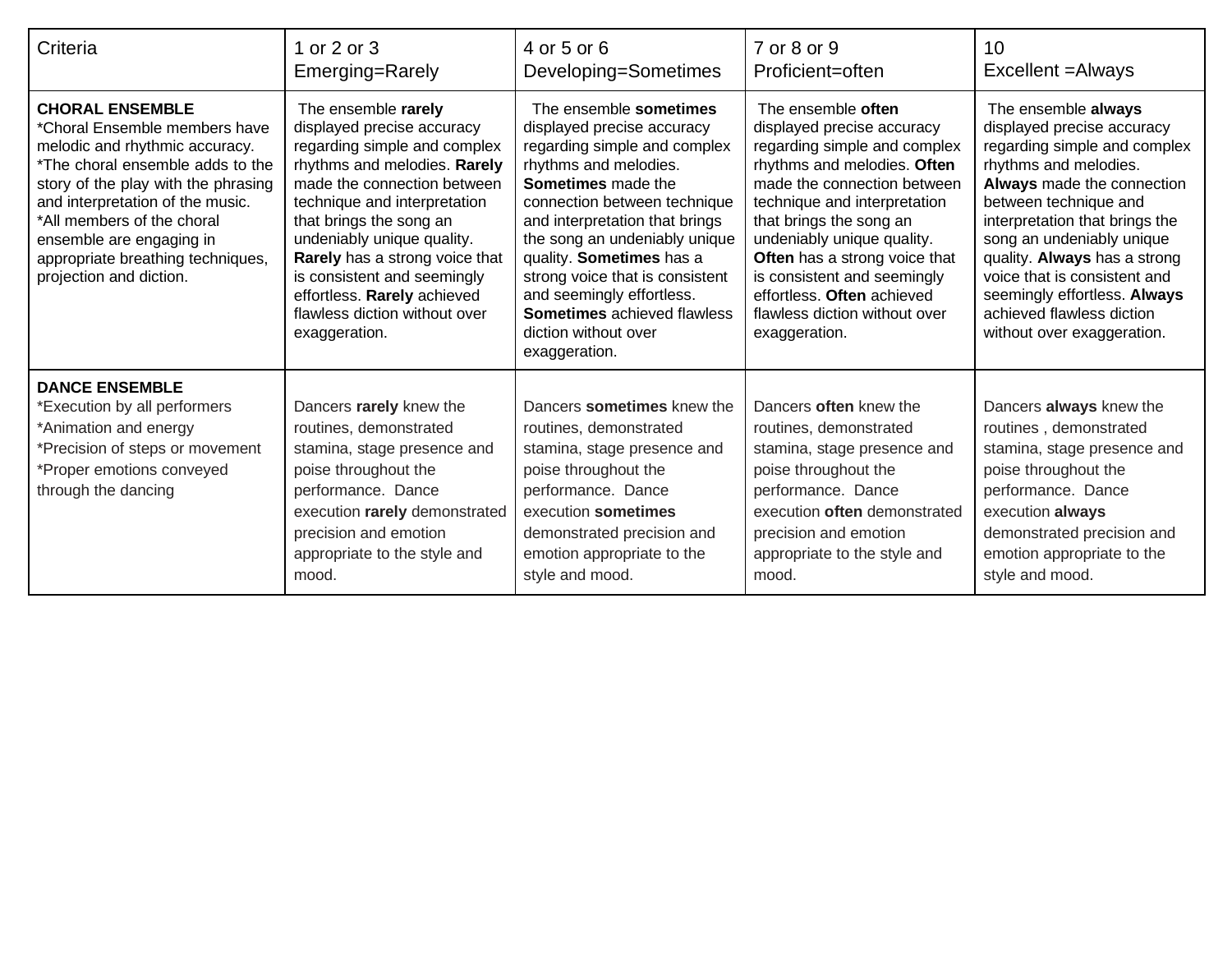| Criteria                                                                                                                                                                                                                           | 1 or 2 or 3<br>Emerging=Rarely                                                                                                                                                                                                | 4 or 5 or 6<br>Developing=Sometimes                                                                                                                                                                                                    | 7 or 8 or 9<br>Proficient=often                                                                                                                                                                                            | 10<br>Excellent = Always                                                                                                                                                                                                      |  |  |
|------------------------------------------------------------------------------------------------------------------------------------------------------------------------------------------------------------------------------------|-------------------------------------------------------------------------------------------------------------------------------------------------------------------------------------------------------------------------------|----------------------------------------------------------------------------------------------------------------------------------------------------------------------------------------------------------------------------------------|----------------------------------------------------------------------------------------------------------------------------------------------------------------------------------------------------------------------------|-------------------------------------------------------------------------------------------------------------------------------------------------------------------------------------------------------------------------------|--|--|
| INDIVIDUAL PERFORMERS (Actor in Lead Role, Actress in Lead Role, Actor in Supporting Role, Actress in Supporting Role, Male and Female Featured Performer)<br>You will score each of your nominations based on the criteria below. |                                                                                                                                                                                                                               |                                                                                                                                                                                                                                        |                                                                                                                                                                                                                            |                                                                                                                                                                                                                               |  |  |
| <b>Singing (for accuracy)</b><br>*Pitch and tonality<br>*Volume/Range<br>*Rhythm<br>*Diction                                                                                                                                       | Performer rarely sings with<br>accuracy, diction, volume and<br>precision.                                                                                                                                                    | Performer sometimes sings<br>with accuracy, diction, volume<br>and precision.                                                                                                                                                          | Performer often sings with<br>accuracy, diction, volume and<br>precision.                                                                                                                                                  | Performer always sings with<br>accuracy, diction, volume and<br>precision.                                                                                                                                                    |  |  |
| <b>Singing (for characterization)</b><br>Phrasing and interpretation<br><b>Expression and artistry</b><br>*Quality of voice/audibly pleasing<br>and enjoyable                                                                      | Vocals are rarely consistent<br>with character choices and<br>with the world of the play.<br>Performer rarely shows vocal<br>variety and expression to<br>enhance the emotional<br>experience of the character.               | Vocals are sometimes<br>consistent with character<br>choices and with the world of<br>the play. Performer<br>sometimes shows vocal<br>variety and expression to<br>enhance the emotional<br>experience of the character.               | Vocals are often consistent<br>with character choices and<br>with the world of the play.<br>Performer often shows vocal<br>variety and expression to<br>enhance the emotional<br>experience of the character.              | Vocals are always consistent<br>with character choices and<br>with the world of the play.<br>Performer always shows vocal<br>variety and expression to<br>enhance the emotional<br>experience of the character.               |  |  |
| <b>Acting (dynamics)</b><br>*Diction and projection<br>*Animation and energy<br>*Stage presence                                                                                                                                    | Performer rarely used clear<br>diction and volume. Performer<br>rarely displayed stage<br>presence, animation and<br>energy. Performer rarely<br>showed discipline in their<br>blocking and interaction with<br>cast members. | Performer sometimes used<br>clear diction and volume.<br>Performer sometimes<br>displayed stage presence,<br>animation and energy.<br>Performer sometimes showed<br>discipline in their blocking and<br>interaction with cast members. | Performer often used clear<br>diction and volume. Performer<br>often displayed stage<br>presence, animation and<br>energy. Performer often<br>showed discipline in their<br>blocking and interaction with<br>cast members. | Performer always used clear<br>diction and volume. Performer<br>always displayed stage<br>presence, animation and<br>energy. Performer always<br>showed discipline in their<br>blocking and interaction with<br>cast members. |  |  |
| <b>Acting (characterization)</b><br>*Dialogue interpretation and<br>believability<br>Relationship to other characters<br>*Character consistency                                                                                    | Performer rarely shows strong<br>and believable acting choices.<br>Relationships to other<br>characters are rarely evident.<br>Performer rarely commits to<br>the character and his or her<br>journey throughout the play.    | Performer sometimes shows<br>strong and believable acting<br>choices. Relationships to other<br>characters are sometimes<br>evident. Performer sometimes<br>commits to the character and<br>his or her journey throughout<br>the play. | Performer often shows strong<br>and believable acting choices.<br>Relationships to other<br>characters are often evident.<br>Performer often commits to<br>the character and his or her<br>journey throughout the play.    | Performer always shows<br>strong and believable acting<br>choices. Relationships to other<br>characters are always evident.<br>Performer always commits to<br>the character and his or her<br>journey throughout the play.    |  |  |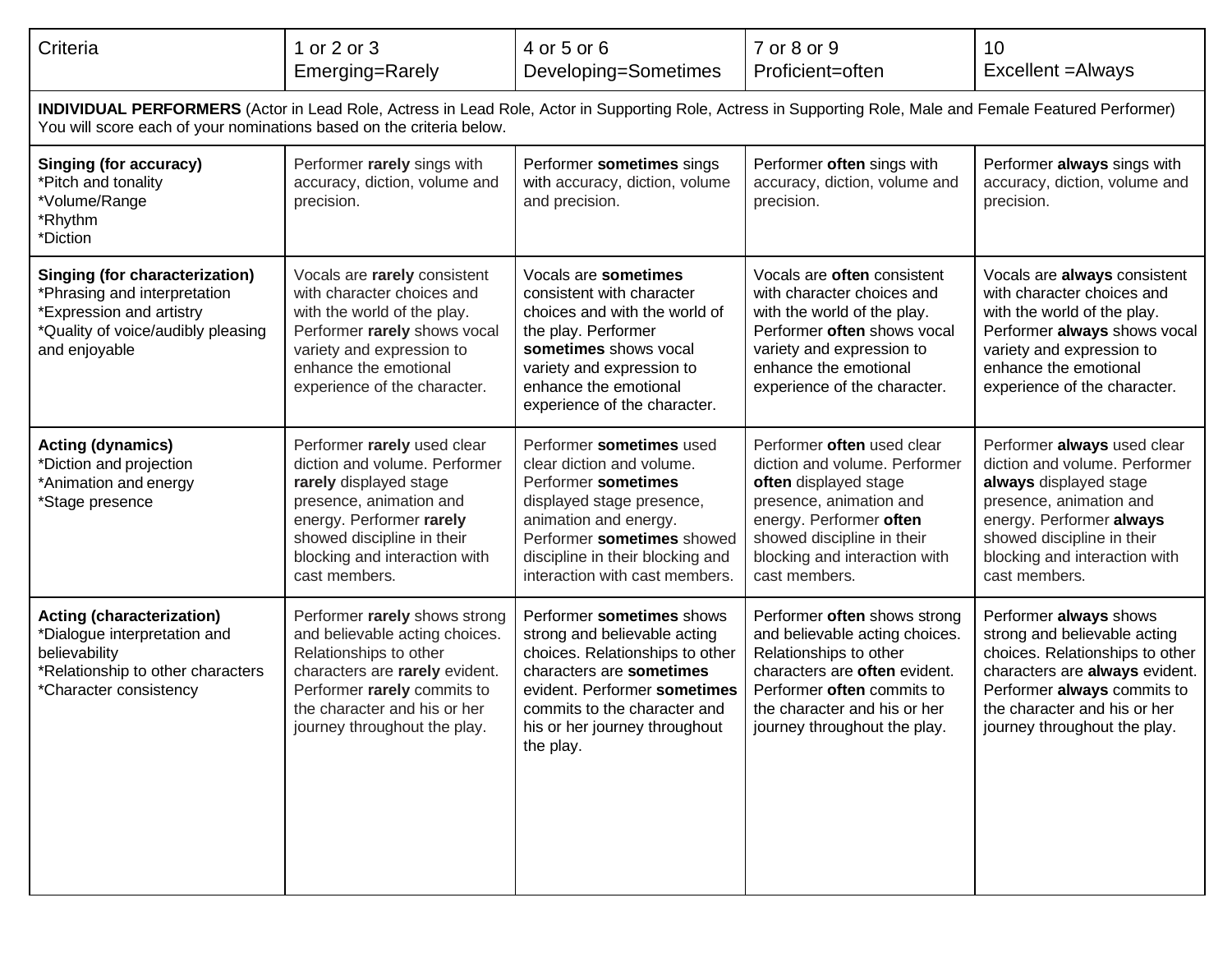| Criteria                                                                                                                                                                                                                                                                   | 1 or 2 or 3<br>Emerging=Rarely                                                                                                                                                                                                                                                           | 4 or 5 or 6<br>Developing=Sometimes                                                                                                                                                                                                                                                                  | 7 or 8 or 9<br>Proficient=often                                                                                                                                                                                                                                                       | 10<br>Excellent = Always                                                                                                                                                                                                                                                                 |
|----------------------------------------------------------------------------------------------------------------------------------------------------------------------------------------------------------------------------------------------------------------------------|------------------------------------------------------------------------------------------------------------------------------------------------------------------------------------------------------------------------------------------------------------------------------------------|------------------------------------------------------------------------------------------------------------------------------------------------------------------------------------------------------------------------------------------------------------------------------------------------------|---------------------------------------------------------------------------------------------------------------------------------------------------------------------------------------------------------------------------------------------------------------------------------------|------------------------------------------------------------------------------------------------------------------------------------------------------------------------------------------------------------------------------------------------------------------------------------------|
| Dancing (If the individual does<br>not dance, staged movement<br>should be scored for this<br>category.) (skill)<br>*Skill, precision, and execution<br>*Spatial awareness<br>*Expression and artistry                                                                     | Performer rarely shows<br>accuracy and expression in<br>choreography.                                                                                                                                                                                                                    | Performer sometimes shows<br>accuracy and expression in<br>choreography.                                                                                                                                                                                                                             | Performer often shows<br>accuracy and expression in<br>choreography.                                                                                                                                                                                                                  | Performer always shows<br>accuracy and expression in<br>choreography.                                                                                                                                                                                                                    |
| Dancing (If the individual does<br>not dance, staged movement<br>should be scored for this<br>category.) (characterization)<br>*Style of choreography conveyed<br>*Movement driven by emotion<br>*Animation and energy                                                     | Performer rarely conveys style<br>and emotion through the<br>movement. Movement is<br>rarely performed with vibrancy<br>as it relates to the particular<br>character.                                                                                                                    | Performer sometimes<br>conveys style and emotion<br>through the movement.<br>Movement is sometimes<br>performed with vibrancy as it<br>relates to the particular<br>character.                                                                                                                       | Performer often conveys style<br>and emotion through the<br>movement. Movement is often<br>performed with vibrancy as it<br>relates to the particular<br>character.                                                                                                                   | Performer always conveys<br>style and emotion through the<br>movement. Movement is<br>always performed with<br>vibrancy as it relates to the<br>particular character.                                                                                                                    |
| <b>Overall Performance</b><br>*Sensitivity in creating an<br>imaginary environment<br>Elements of poise and ease on<br>stage<br>*Stage presence<br>*Appropriate and strong choices of<br>physical mannerisms, tones of<br>voice, rhythm, etc., and emotional<br>connection | Performer rarely shows a fully<br>developed character.<br>Performer rarely commands<br>the stage with presence,<br>poise, and ease. Performer<br>rarely inhabits the character,<br>fitting into the world of the play<br>with appropriate choices,<br>contributing to telling the story. | Performer sometimes shows<br>a fully developed character.<br>Performer sometimes<br>commands the stage with<br>presence, poise, and ease.<br>Performer sometimes inhabits<br>the character, fitting into the<br>world of the play with<br>appropriate choices,<br>contributing to telling the story. | Performer often shows a fully<br>developed character.<br>Performer often commands<br>the stage with presence,<br>poise, and ease. Performer<br>often inhabits the character,<br>fitting into the world of the play<br>with appropriate choices,<br>contributing to telling the story. | Performer always shows a<br>fully developed character.<br>Performer always commands<br>the stage with presence,<br>poise, and ease. Performer<br>always inhabits the character,<br>fitting into the world of the play<br>with appropriate choices,<br>contributing to telling the story. |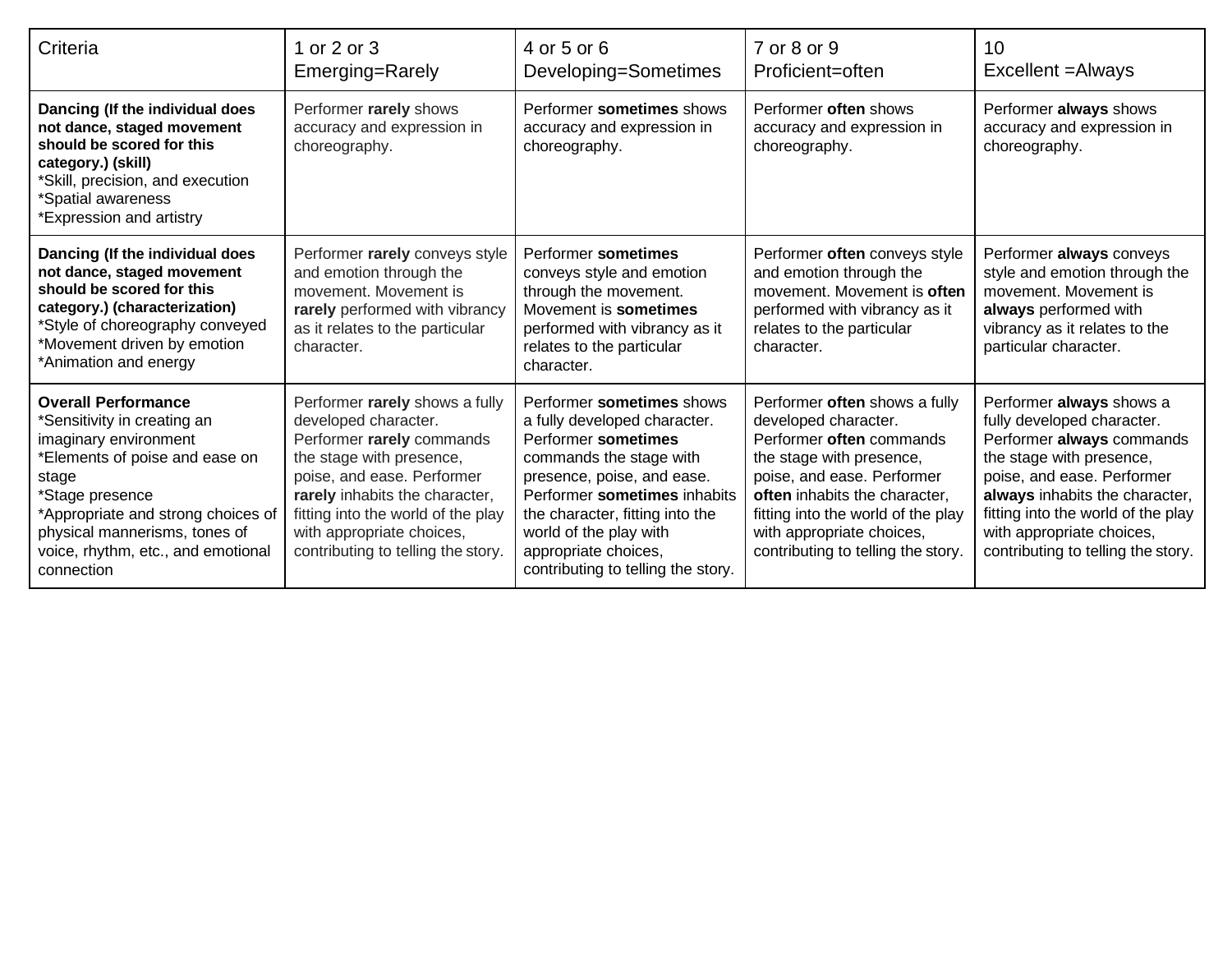| Criteria                                                                                                                                                 | 1 or 2 or 3<br>Emerging=Rarely                                                                                                                                                                                             | 4 or 5 or 6<br>Developing=Sometimes                                                                                                                                                                                                  | 7 or 8 or 9<br>Proficient=often                                                                                                                                                                                         | 10<br>Excellent = Always                                                                                                                                                                                                   |  |  |
|----------------------------------------------------------------------------------------------------------------------------------------------------------|----------------------------------------------------------------------------------------------------------------------------------------------------------------------------------------------------------------------------|--------------------------------------------------------------------------------------------------------------------------------------------------------------------------------------------------------------------------------------|-------------------------------------------------------------------------------------------------------------------------------------------------------------------------------------------------------------------------|----------------------------------------------------------------------------------------------------------------------------------------------------------------------------------------------------------------------------|--|--|
| SPECIALTY ENSEMBLES - (You may nominate any GROUP (2 people and up) in the show that was a standout.)                                                    |                                                                                                                                                                                                                            |                                                                                                                                                                                                                                      |                                                                                                                                                                                                                         |                                                                                                                                                                                                                            |  |  |
| <b>Singing (for accuracy)</b><br>*Pitch and tonality<br>*Volume/Range<br>*Rhythm<br>*Diction                                                             | Ensemble rarely sings with<br>accuracy, diction, volume and<br>precision.                                                                                                                                                  | Ensemble sometimes sings<br>with accuracy, diction, volume<br>and precision.                                                                                                                                                         | Ensemble often sings with<br>accuracy, diction, volume and<br>precision.                                                                                                                                                | Ensemble always sings with<br>accuracy, diction, volume and<br>precision.                                                                                                                                                  |  |  |
| <b>Singing (for characterization)</b><br>*Phrasing and interpretation<br>*Expression and artistry<br>*Quality of voice/audibly pleasing<br>and enjoyable | Vocals are rarely consistent<br>with character choices and<br>with the world of the play.<br>Ensemble rarely shows vocal<br>variety and expression to<br>enhance the emotional<br>experience of the character.             | Vocals are sometimes<br>consistent with character<br>choices and with the world of<br>the play. Ensemble<br>sometimes shows vocal<br>variety and expression to<br>enhance the emotional<br>experience of the character.              | Vocals are often consistent<br>with character choices and<br>with the world of the play.<br>Ensemble often shows vocal<br>variety and expression to<br>enhance the emotional<br>experience of the character.            | Vocals are always consistent<br>with character choices and<br>with the world of the play.<br>Ensemble always shows vocal<br>variety and expression to<br>enhance the emotional<br>experience of the character.             |  |  |
| <b>Acting (dynamics)</b><br>*Diction and projection<br>*Animation and energy<br>*Stage presence                                                          | Ensemble rarely used clear<br>diction and volume. Ensemble<br>rarely displayed stage<br>presence, animation and<br>energy. Ensemble rarely<br>showed discipline in their<br>blocking and interaction with<br>cast members. | Ensemble sometimes used<br>clear diction and volume.<br>Ensemble sometimes<br>displayed stage presence,<br>animation and energy.<br>Ensemble sometimes showed<br>discipline in their blocking and<br>interaction with cast members.  | Ensemble often used clear<br>diction and volume. Ensemble<br>often displayed stage<br>presence, animation and<br>energy. Ensemble often<br>showed discipline in their<br>blocking and interaction with<br>cast members. | Ensemble always used clear<br>diction and volume. Ensemble<br>always displayed stage<br>presence, animation and<br>energy. Ensemble always<br>showed discipline in their<br>blocking and interaction with<br>cast members. |  |  |
| <b>Acting (characterization)</b><br>*Dialogue interpretation and<br>believability<br>*Relationship to other characters<br>*Character consistency         | Ensemble rarely shows strong<br>and believable acting choices.<br>Relationships to other<br>characters are rarely evident.<br>Ensemble rarely commits to<br>the character and his or her<br>journey throughout the play.   | Ensemble sometimes shows<br>strong and believable acting<br>choices. Relationships to other<br>characters are sometimes<br>evident. Ensemble sometimes<br>commits to the character and<br>his or her journey throughout<br>the play. | Ensemble often shows strong<br>and believable acting choices.<br>Relationships to other<br>characters are often evident.<br>Ensemble often commits to<br>the character and his or her<br>journey throughout the play.   | Ensemble always shows<br>strong and believable acting<br>choices. Relationships to other<br>characters are always evident.<br>Ensemble always commits to<br>the character and his or her<br>journey throughout the play.   |  |  |